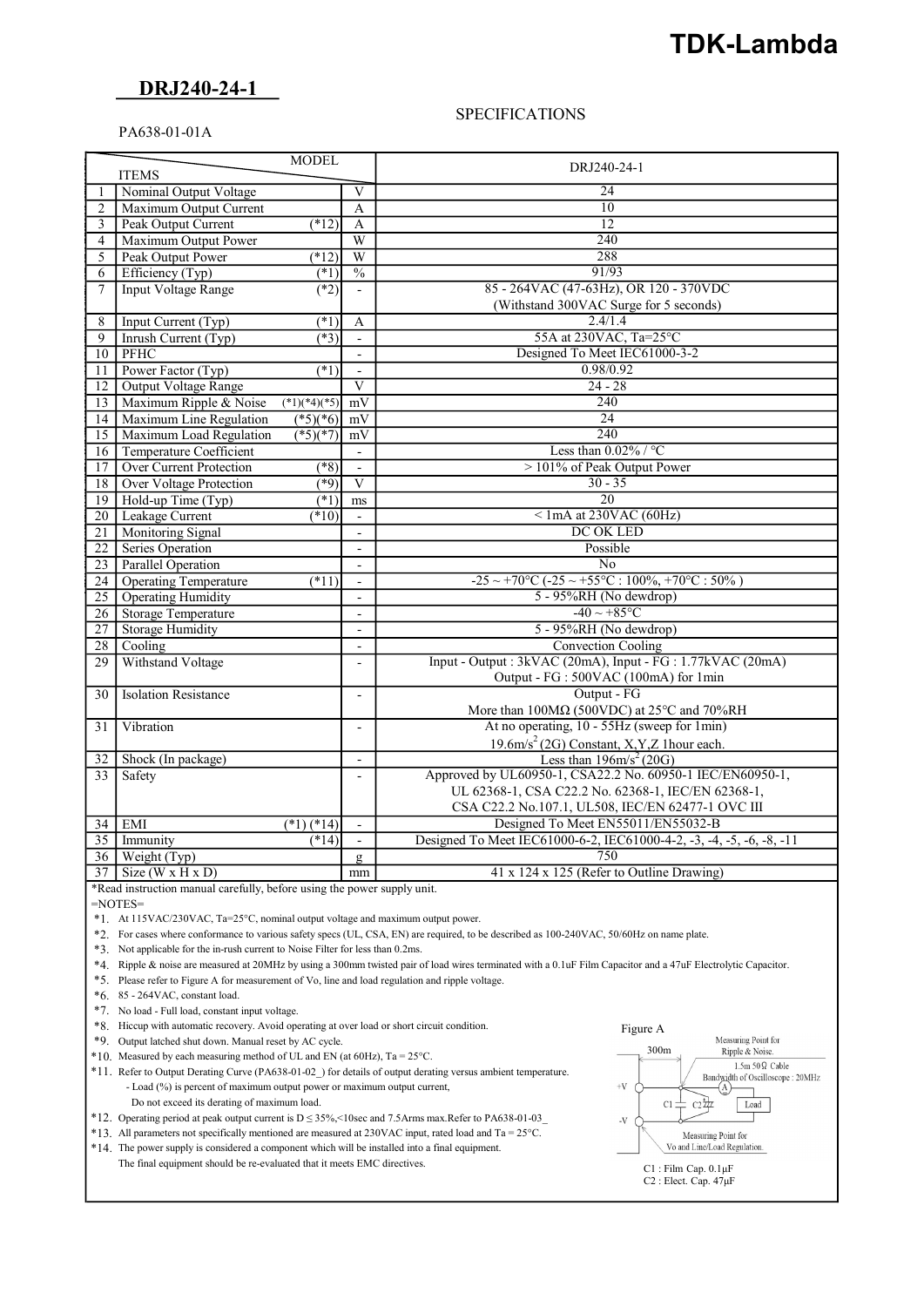# TDK-Lambda

## DRJ240-24-1

PA638-01-02A

### OUTPUT DERATING

AC input and DC input

|                  | Load $(\% )$ |            |                          |  |  |  |  |
|------------------|--------------|------------|--------------------------|--|--|--|--|
| Ta $(^{\circ}C)$ | Mounting A   | Mounting B | Mounting C               |  |  |  |  |
| $-25 \sim +25$   | 100          | 100        | 100                      |  |  |  |  |
| 40               | 100          | 100        | 77.5                     |  |  |  |  |
|                  | 100          |            |                          |  |  |  |  |
| 65               | 66           | 50         |                          |  |  |  |  |
|                  |              | 40         | $\overline{\phantom{0}}$ |  |  |  |  |



| Mounting A<br>Mounting B<br>Mounting C<br><b>INPUT TERMINAL</b><br><b>OUTPUT</b><br><b>OUTPUT TERMINAL</b><br><b>INPUT</b><br><b>TERMINAL</b><br><b>TERMINAL</b><br>$(0)$ $(0)$ $(0)$<br>$\circ \circ \circ$<br>$\begin{picture}(180,10) \put(0,0){\line(1,0){10}} \put(10,0){\line(1,0){10}} \put(10,0){\line(1,0){10}} \put(10,0){\line(1,0){10}} \put(10,0){\line(1,0){10}} \put(10,0){\line(1,0){10}} \put(10,0){\line(1,0){10}} \put(10,0){\line(1,0){10}} \put(10,0){\line(1,0){10}} \put(10,0){\line(1,0){10}} \put(10,0){\line(1,0){10}} \put(10,0){\line($<br>णi⊥<br>$\frac{1}{2}$ M $\oplus$<br>$\langle \odot$<br>Ker<br>I-PZ-OVZ/NO<br>TDK-Lambda<br>DRJ240-24-1<br>EDGRUET-NOLL<br>Name plate<br>$O^{1030}$<br>$\overset{100-240\text{ GeV}}{0}$<br><b>CONTRACTOR</b><br>$ \!\!\:\!\!\circ\!\!\:\!\!\circ\!\!\:\!\circ\!\!\:\!\!\circ\!\!\:\!\!\circ$<br>  0   0   0 | STANDARD MOUNTING |  |  |
|-----------------------------------------------------------------------------------------------------------------------------------------------------------------------------------------------------------------------------------------------------------------------------------------------------------------------------------------------------------------------------------------------------------------------------------------------------------------------------------------------------------------------------------------------------------------------------------------------------------------------------------------------------------------------------------------------------------------------------------------------------------------------------------------------------------------------------------------------------------------------------------|-------------------|--|--|
|                                                                                                                                                                                                                                                                                                                                                                                                                                                                                                                                                                                                                                                                                                                                                                                                                                                                                   |                   |  |  |
|                                                                                                                                                                                                                                                                                                                                                                                                                                                                                                                                                                                                                                                                                                                                                                                                                                                                                   |                   |  |  |
| <b>INPUT TERMINAL</b><br><b>OUTPUT TERMINAL</b>                                                                                                                                                                                                                                                                                                                                                                                                                                                                                                                                                                                                                                                                                                                                                                                                                                   |                   |  |  |